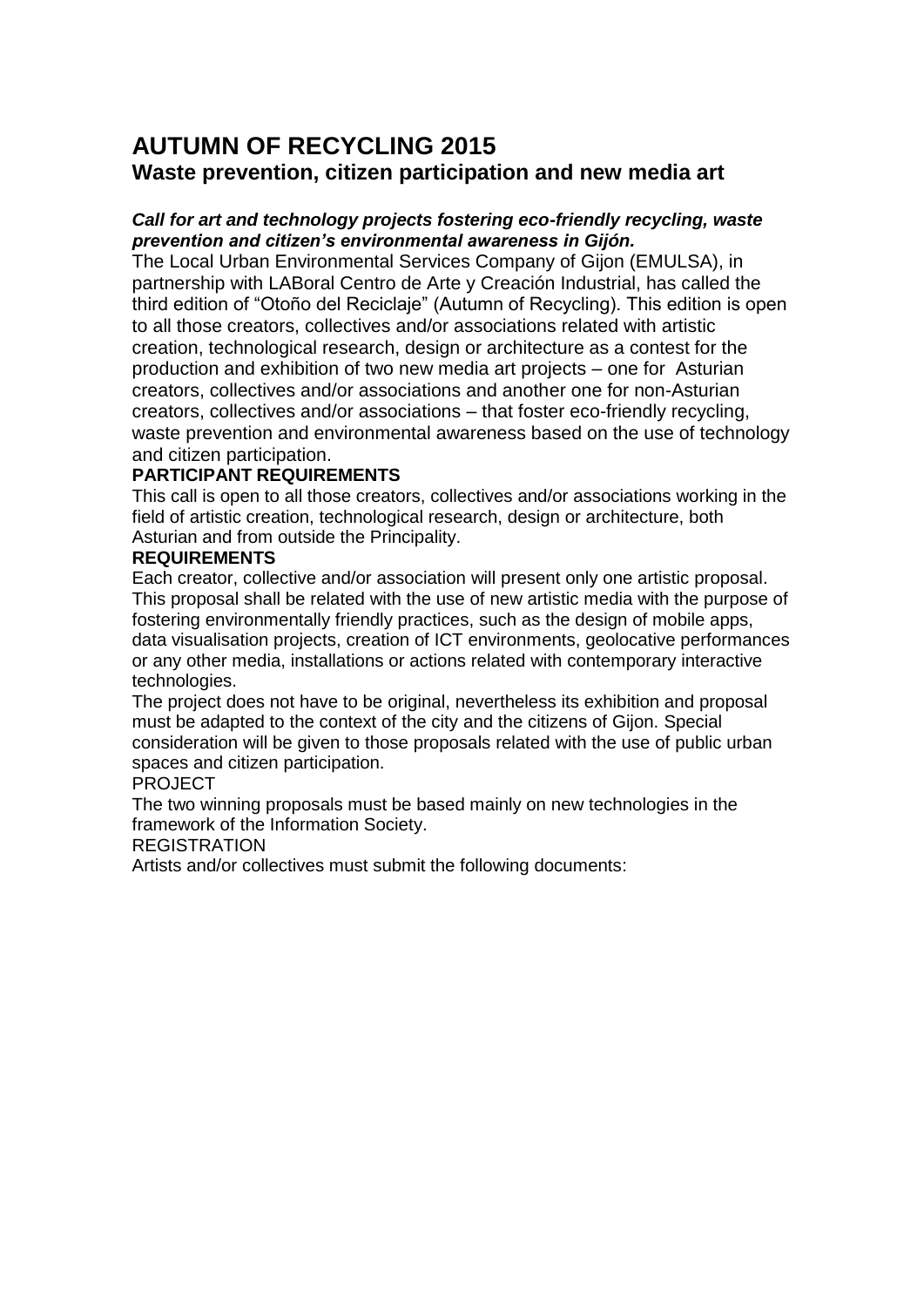-Author's personal data: Name and surname, postal address, telephone number and e-mail address.

-Spanish ID/residence card of the person participating or the representative of the collective.

-CV of the artist or collective that must include a graphic dossier of the projects produced within the last five years.

-Dossier of the project presented for the call that must include:

A formal and concept description of the proposal, technical sheet and technical specifications for its assembly and presentation. It is as well necessary to present a graphic representation or demo of the project in order to be able to visualise the proposal.

-Detailed budget for the actual execution of the proposed project.

-Description of the work plan for the production of the project and the actual execution proposal, as well as the schedule and deadlines for production and installation.

#### **PLACE, TERM AND METHOD OF PRESENTATION**

The term for presentation and delivery of the project will be from August 18 to October 1, 2014, from 8 a.m to 3 p.m., or at the offices of EMULSA or LABoral Centro de Arte y Creación Industrial. Projects received within the said deadline at the following e-Mail address will also be admitted: proyectos@laboralcentrodearte.org

Should the projects be submitted per mail, the shipping costs will be covered by the participant (In such case, delivery by the shipping company must be within the term and times established).

#### **PRODUCTION**

The selected project must be produced by the author/s in a period not exceeding one month from the official announcement of the award.

The projects will be presented to the public in a conference that will take place on November 17-18, 2014. The conference will be on environmental awareness, technological research and social innovation.

## **FINANCIAL AWARD**

EMULSA establishes:

-CALL FOR NON-ASTURIAN CREATORS, COLLECTIVES AND/OR ASSOCIATIONS